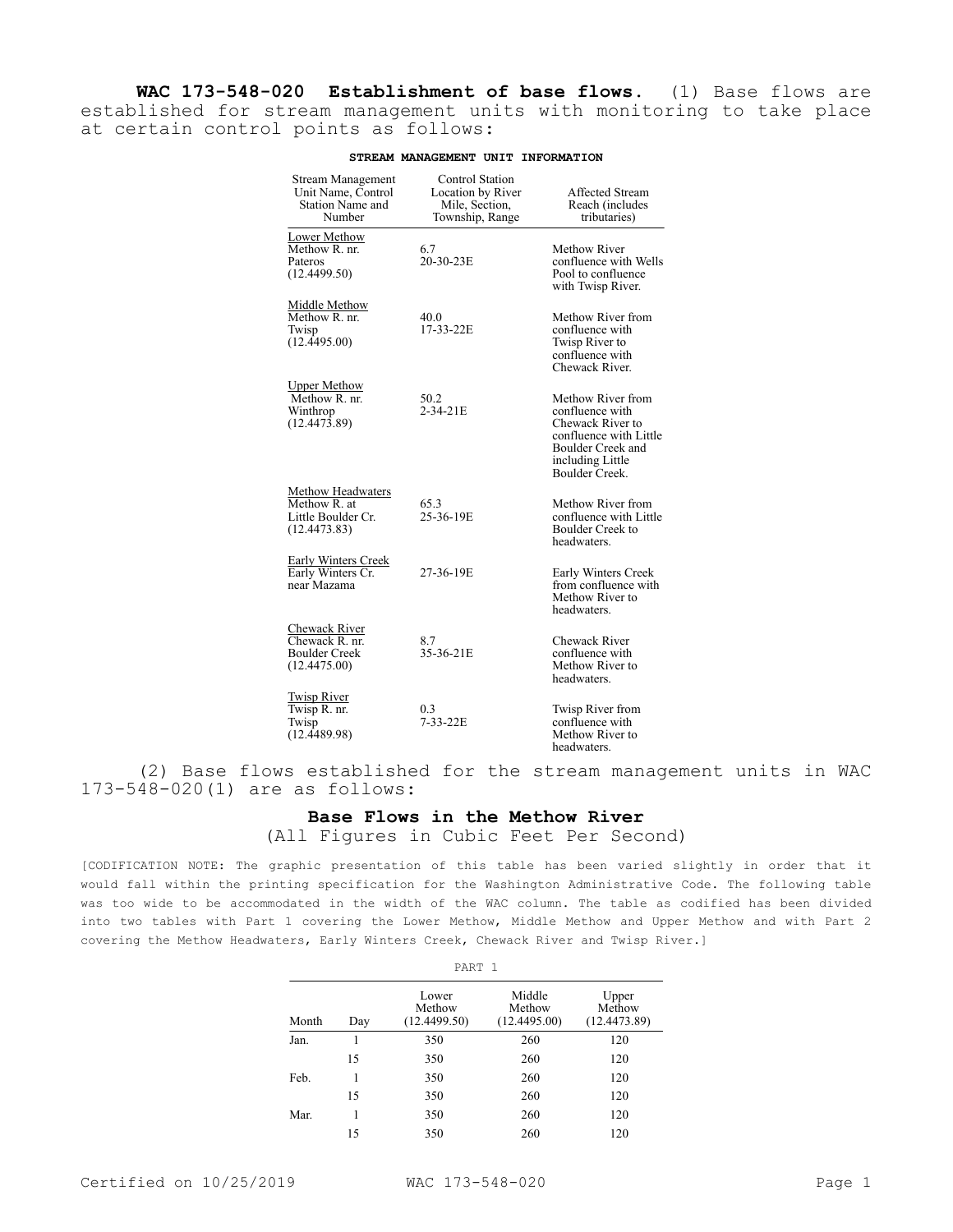| Month | Day         | Lower<br>Methow<br>(12.4499.50) |                   | Middle<br>Methow<br>(12.4495.00) | Upper<br>Methow<br>(12.4473.89) |
|-------|-------------|---------------------------------|-------------------|----------------------------------|---------------------------------|
| Apr.  | 1           | 590                             |                   | 430                              | 199                             |
|       | 15          | 860                             |                   | 650                              | 300                             |
| May   | 1           | 1,300                           |                   | 1,000                            | 480                             |
|       | 15          | 1,940                           |                   | 1,500                            | 690                             |
| Jun.  | 1           | 2,220                           |                   | 1,500                            | 790                             |
|       | 15          | 2,220                           |                   | 1,500                            | 790                             |
| Jul.  | 1           | 2,150                           |                   | 1,500                            | 694                             |
|       | 15          | 800                             |                   | 500                              | 240                             |
| Aug.  | 1           | 480                             |                   | 325                              | 153                             |
|       | 15          | 300                             |                   | 220                              | 100                             |
|       | 1           | 300                             |                   | 220                              | 100                             |
| Sep.  | 15          | 300                             |                   | 220                              | 100                             |
|       |             |                                 |                   |                                  |                                 |
| Oct.  | 1           | 360                             |                   | 260                              | 122                             |
|       | 15          | 425                             |                   | 320                              | 150                             |
| Nov.  | 1           | 425                             |                   | 320                              | 150                             |
|       | 15          | 425                             |                   | 320                              | 150                             |
| Dec.  | 1           | 390                             |                   | 290                              | 135                             |
|       | 15          | 350                             |                   | 260                              | 120                             |
|       |             |                                 | PART <sub>2</sub> |                                  |                                 |
|       |             | Methow<br>Headwaters            | Early<br>Winters  | Chewack<br>River                 | Twisp<br>River                  |
| Month | Day         | (12.4473.83)                    | Creek             | (12.4475.00)                     | (12.4489.98)                    |
| Jan.  | 1           | 42                              | 10                | 56                               | 34                              |
|       | 15          | 42                              | 10                | 56                               | 34                              |
| Feb.  | 1           | 42                              | 10                | 56                               | 34                              |
|       | 15          | 42                              | 10                | 56                               | 34                              |
| Mar.  | 1           | 42                              | 10                | 56                               | 34                              |
|       | 15          | 42                              | 10                | 56                               | 34                              |
| Apr.  | 1           | 64                              | 14                | 90                               | 60                              |
|       | 15          | 90                              | 23                | 140                              | 100                             |
| May   | 1           | 130                             | 32                | 215                              | 170                             |
|       | 15          | 430                             | 108               | 290                              | 300                             |
| Jun.  | 1           | 1,160                           | 290               | 320                              | 440                             |
|       | 15          | 1,160                           | 290               | 320                              | 440                             |
| Jul.  | $\,1$       | 500                             | 125               | 292                              | 390                             |
|       | 15          | 180                             | 45                | 110                              | 130                             |
| Aug.  | $\,1\,$     | 75                              | 20                | $70\,$                           | 58                              |
|       | 15          | 32                              | 8                 | 47                               | 27                              |
| Sep.  | $\,1\,$     | 32                              | 8                 | 47                               | 27                              |
|       | 15          | 32                              | 8                 | 47                               | 27                              |
| Oct.  | $\,1\,$     | 45                              | 11                | 56                               | 35                              |
|       | 15          | 60                              | 15                | 68                               | 45                              |
| Nov.  | $\,1\,$     | 60                              | 15                | 68                               | 45                              |
|       | 15          | 60                              | 15                | 68                               | 45                              |
| Dec.  | $\mathbf 1$ | 51                              | 12                | 62                               | 39                              |
|       |             |                                 |                   |                                  |                                 |

(3) Base flow hydrographs, as represented in Figure 1 in the document entitled "water resources management program, Methow River basin" dated 1976, shall be used for definition of base flows on those days not specifically identified in WAC 173-548-020(2) and 173-548-030.

15 42 10 56 34